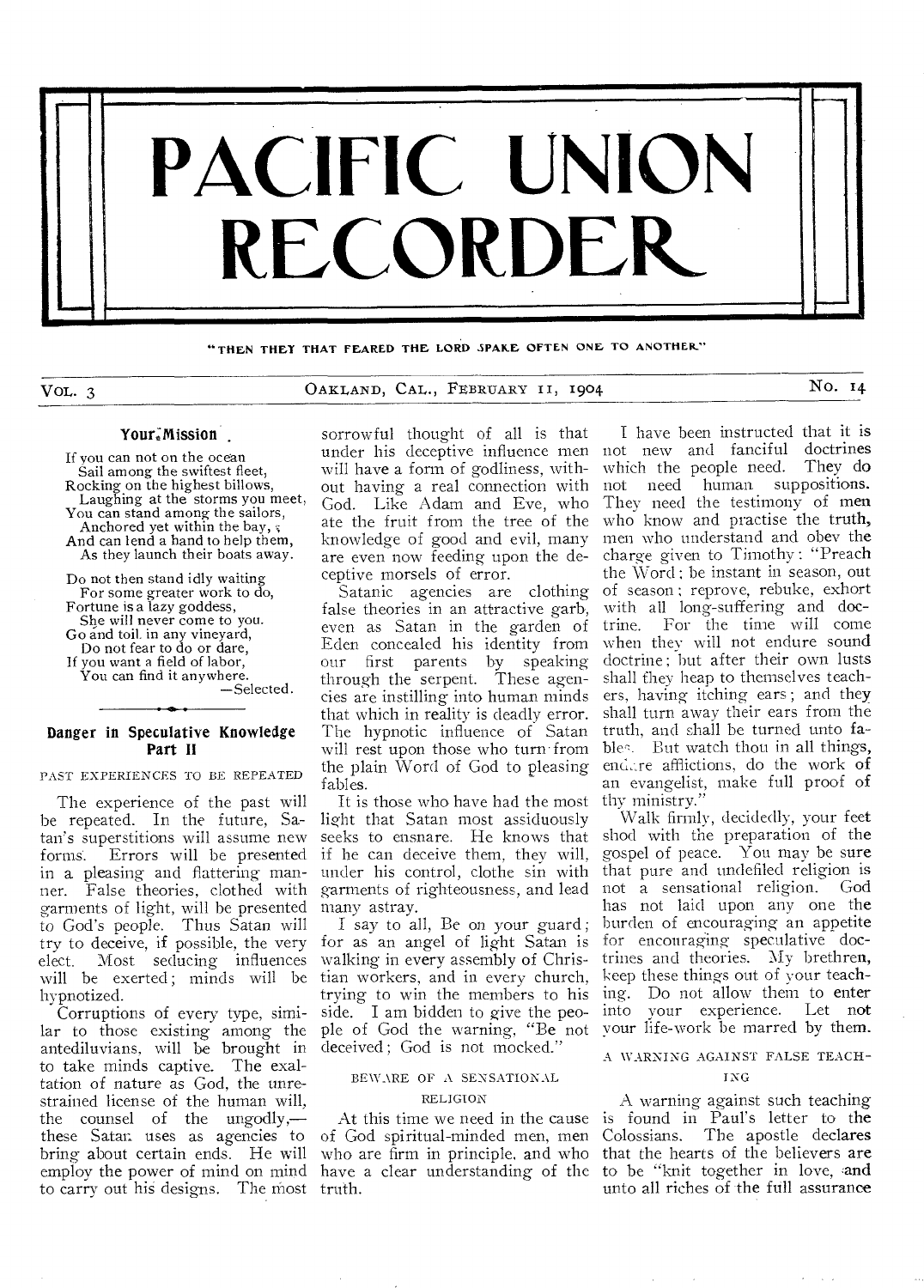of understanding, to the acknowl-foundations of , our faith,—the edgment of the mystery of God, foundations that were laid at the and of the Father, and of Christ; beginning of our work, by prayerin whom are hid all the treasures ful study of the Word and by of wisdom and knowledge." "And revelation. Upon these foundathis I say," he continues, "lest any tions we have been building for the man should beguile you with enticing words. . . . As ye have therefore received Christ Jesus the Lord, so walk ye in Him; rooted and built up in Him, and stablished in the faith, as ye have been taught, abounding therein with thanksgiving. Beware lest any man spoil you through philosophy and vain deceit, after the tradition of men, after the rudiments of the world, and not after Christ. For in Him dwelleth all the fulness of the Godhead bodily. And ye are complete in Him, which is the head of all principality and power."

I am instructed to say to our people, Let us follow Christ. Do not forget that He is to be our pattern in all things. We may safely discard those ideas that are not. found in His teaching. I appeal to our ministers to be sure that their feet are placed on the platform of eternal truth. Beware how you follow impulse, calling it the Holy Spirit. Some are in danger in this respect. I call upon them to be sound in the faith, able to give every one who asks a reason of the hope that is in them.

#### DIVERTING MINDS FROM PRESENT DUTY

The enemy is seeking to divert the minds of our brethren and sisters from the work of preparing a people to stand in these last days. His sophistries are designed to lead minds away from the perils and duties of the hour. They estimate as nothing the light that Christ came from heaven to give John for His people. They teach that the scenes just before us are not of sufficient importance to receive special attention. They make of no effect the truth of heavenly origin, and rob the people of God of their past experience, giving them instead a false science.

"Thus saith the Lord: Stand ye in the ways, and see, and ask for the old paths, where is the good way, and walk therein."

last fifty years. Men may suppose that they have found a new way, and that they can lay a stronger foundation than that which has in this field encouragingly. Rains been laid. But this is a great deception. Other foundation can no man lay than that which has been Lord has been giving spiritual laid.

In the past many have undertaken the building of a new faith, the establishment of new principles. But how long did their building stand ?—It soon fell, for it was not founded upon the Rock.

Did not the first disciples have to meet the sayings of men? Did they not have to listen to false theories, and then, having done all, to stand firm, saying, "Other foundation can no man lay than that which is laid"?

So we are to hold the beginning of our confidence steadfast unto the end. Words of power have been sent by God and by Christ to this people, bringing them out from the world, point by point, into the clear light of present truth. With lips touched with holy fire, God's servants have proclaimed the message. The divine utterance has set its seal to the genuineness of the truth proclaimed.

> Ellen G. White. *(To be continued.)*

There used to be in one of the old Greek cities a statue called "Opportunity." It was a human figure standing on tiptoes to show that it remained but a moment. It had wings on the feet to suggest the speed with which it passed by. The hair was long on the forehead to show that men must seize an opportunity when they meet it; while the back of the head was bald to indicate that when an opportunity had once passed it can not be caught.— Louis A. Banks.

"Watch and pray, that ye enter

## **THE FIELD**

#### **SOUTHERN CALIFORNIA**

#### **Conference and School Work**

The new year has commenced for the earth have been, to a great extent, withheld until now, but the showers to His people.

Elder Thurston is now holding meetings below San Diego, close to the Mexican border. There is not time yet to report results.

Elder S. T. Hare has been working in Florence and Vernon for' some time, and several in these places are rejoicing in the truth since we last reported.

Elder F. I. Richardson has been holding meetings in San Diego in the recent past, assisted in the work by Dr. Whitelock, as far as his medical duties would permit. There has been a growing interest at that place for some time. Brother Richardson has been temporarily called to assist in the Bible work in connection with the canvassing institute now being held in Los Angeles. Dr. Whitelock, in the meantime, takes the burden of the work in San Diego.

Elder Simpson has been in Riverside since the camp-meeting, which closed September 7, and he reports about fifty who have accepted the truth during this period. They are now building a church 30x50, with a basement for a school.

Elder J. F. Ballenger is at Redlands, where there have been several additions to the church. They also are building a church. The one they now occupy will be used for a schoolhouse.

Elder Healey is still looking after the spiritual and financial interests of the Los Angeles Sanitarium.

Elder Owen has the charge of the Bible study in the school at Fernando.

Elder J. W. Adams has the special charge of advance work in the city of Los Angeles. Other laborers and Bible-workers are doing house-to-house work.

Let none seek to tear away the not into temptation." Matt 26:41. behind for some time, but we are Our canvassing work has been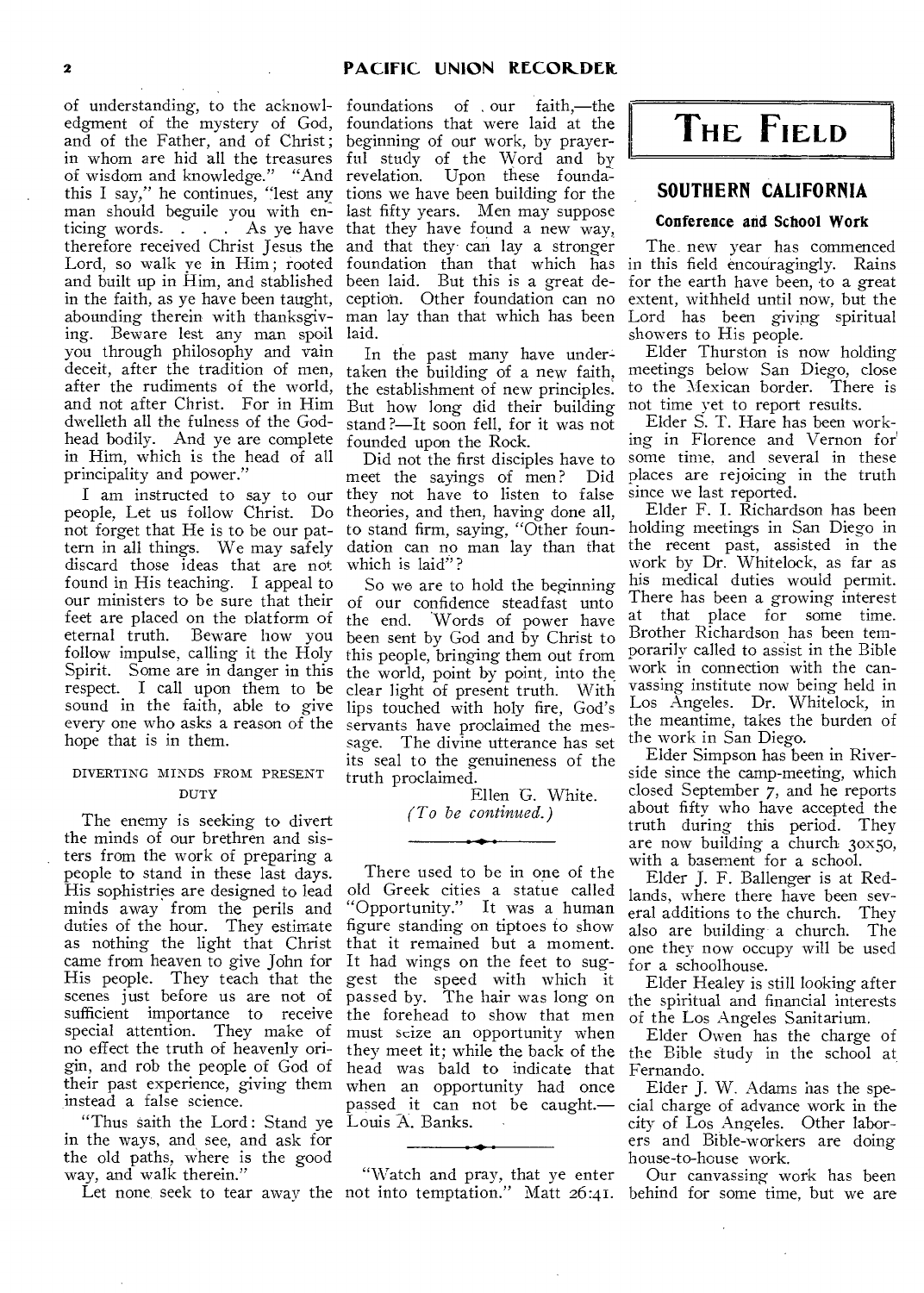ers in this branch soon.

The Fernando school has a larger enrolment this year than last. The Lord is working with ) the school, and while there are -many perplexities where many young people come together, yet the interest in the things of God is deeper now than at any time in the past. Last Sabbath was a good day for the school. After the forenoon meeting, quite a number remained to counsel over their individual needs and the subject of baptism. At the close of the young people's meeting in the afternoon, seven were baptized. These were from the oldest students in the school. Others are deciding, and the faculty of the school are of good courage.<br>Many things show that the Lord

is lighting the world with His truth, and that the end is drawing on. It will come to many among us unexpectedly. But who will the class be who will be caught sleep-<br>
ing? Clarence Santee. Clarence Santee.

#### **WESTERN OREGON**

#### **From the Field**

The writer has just returned from attending the annual meeting of the Walla Walla College board. One week was spent by the eight members of the board who were present in a very careful and prayerful study of the questions involved in operating the institution. A prominent feature of this annual meeting of the board was the unity and harmony which prevailed throughout, and the determination to come into line with the instruction which we have in the Word of God and the Testimonies.

One of the chief subjects considered, besides the election of a faculty for the coming year and other usual details, was a study of the responsibility properly belonggetting out of debt. While about \$22,000 have been raised in the privilege to have the presence and various conferences of the college -district by the sale of "Christ's Object Lessons" and applied on the debts of the school, the work is not to be present at the first annual yet done, and it must go forward exhibit of the college industries. pang, called the Friend church,

jubilee.

But now that the heavy burden in carrying forward this work has so long fallen upon various conference officers, the college board feels to recognize the obligation of the school to bear more of this burden and responsibility in the future than heretofore; and, accordingly, a resolution was adopted by the board placing the burden of leading out in the <sup>"</sup>Object Lesson" work henceforth upon the college, the principal of the school to lead out in devising plans for operation, and some one to associate with him in this who can *go* into the field to carry the plans into effect. Efforts are to be made to interest the teachers and students in a special sense in this work; and, as the school thus moves out in the advance, all the churches and people in the several conferences will fall into step, and we shall witness a with almost complete exemption .grand forward march that will soon bring us to the end, which is in sight.

The board adopted a request, to be sent to the various conferences, that they place a man in the field at their own expense, to work 'in harmony with the plans which may be adopted by the college, and also that the books yet unsold and in the various conference tract societies be held at the disposal of the college in carrying forward the work.

ing to the college in the matter of school to finish the work which has Now, we are rejoiced at this expression of good-will by the Walla Walla College; and at a meeting of our conference committee the other day we unanimously voted to grant the request from the college board to furnish a person to work in this conference to carry into operation the plans which may be devised, and also to hold the books we have for the use of the college. We are sure that our churches and people generally will take hold now anew with the been so well begun. It was our counsel of Elder Knox during this session of the board.

It was truly a privilege to us

promised a larger corps of work-till the school can sing the song of This exhibit was held in the gymnasium. The following departments were exhibited in actual operation, in a manner to do credit to any institution : Printing, health food store, dress-making, bakery, culinary department, shoemaking, typewriting and stenography, tentmaking, broom-making, and, first and last—first on entering and last in leaving—was seen the children's exhibit of dainty and attractive, as well as useful, articles, made by their own hands. A quilt made by them was sold for the benefit of their department during the exercises in the chapel which followed the exhibition.

> The program in the chapel was rendered before a very large and interested audience, many being present from Walla Walla and the country adjacent to College Place.

> The school is blessed this year from sickness, for which all are<br>grateful. Those who have con-Those who have contributed toward the fund for improving the water supply have invested in a good cause, and I trust that the whole amount will soon be made up, so that the small margin on which the school runs may not have to be drawn upon.

> In my next report I hope to say something regarding the changes which have been made in the Missionary Department of the Western Oregon Conference.

Onward, brethren and sisters, for the kingdom is near.

F. M. Burg.

#### **Central**

Owing to the sale of our residence at Beaverton, Ore., several months have been consumed in building us another, at this place. This hindered us from doing much in the work until about the first of the present year. Leaving my wife at home alone, I proceeded up the Columbia River to The Dalles, where we have a small company of faithful believers. At this place Brother B. C. Tabor took his horse and buggy and accompanied me back into Wasco County' twenty-five miles, to another con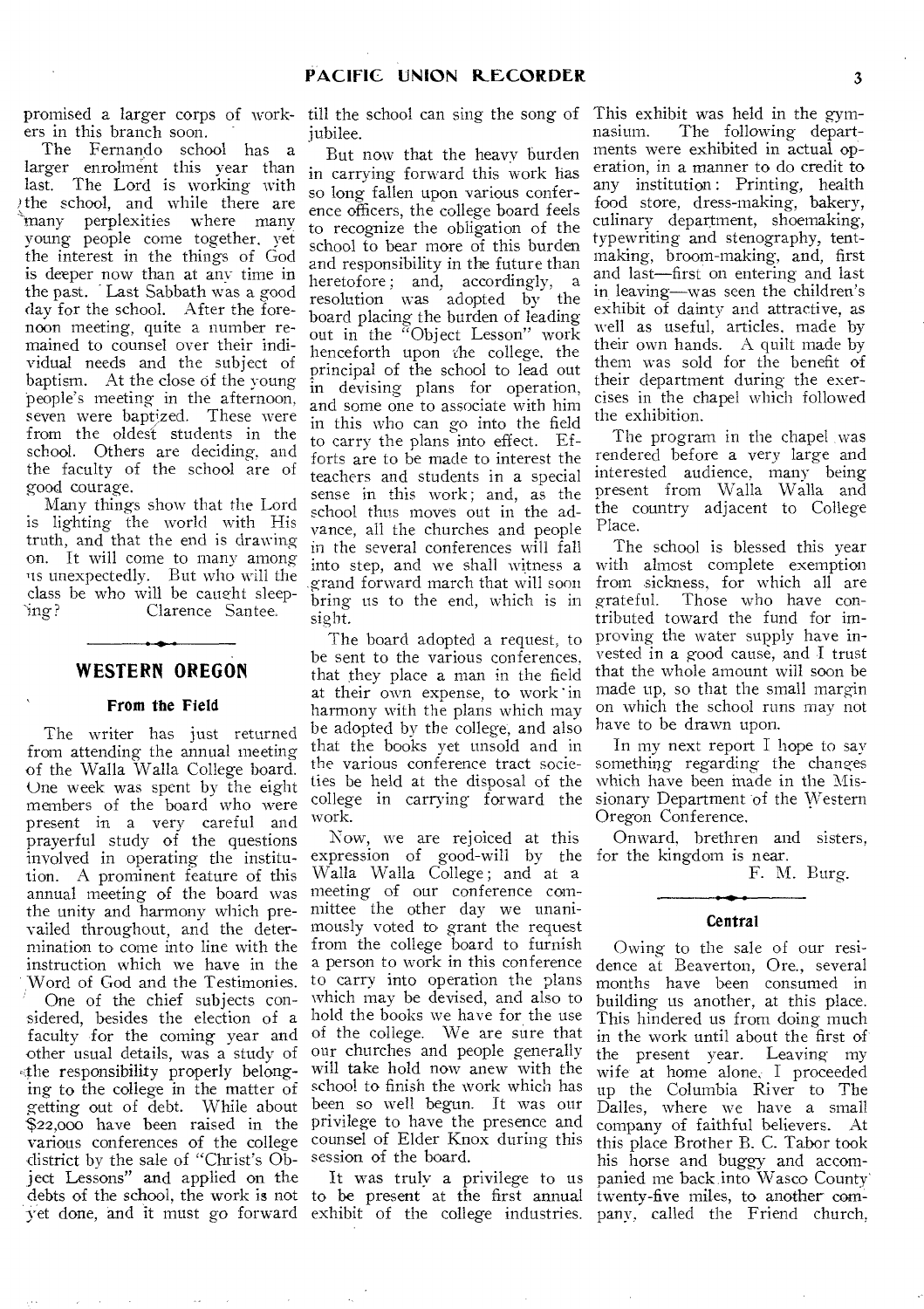est post-office. This church might be "like a city set upon a hill" to lighten the surrounding hills recently installed a printing-press, and valleys with our glorious truths, and help to make ready a industries. people to meet the Lord when He comes, but Satan, knowing there are a number there who are convinced, and almost persuaded to take a stand, has got in some of his work by stirring up discord and trouble among the brethren. We both worked constantly to restore harmony, and partially succeeded, but we fear there are a few who yet stand out. We still hope and pray that light and unity may return to them.

We did not accomplish as much as we hoped, owing to the short period of time we could spend among them. Brother Tabor rendered valuable help, both in visiting and speaking. This company will lose one of their number, a sister; though alive when we left, will die from terrible burns received by her clothing being burned off her, catching unawares from a hot stove.

A severe snow-storm coming on, we hastened out of this "hill country," fearing we would be shut in, and fail to fulfil our other appointments.

Leaving Brother Tabor at The Dalles, I came home. My wife and I then went ninety miles down the Columbia, where a few of our brethren are located and asking for help. We commence meetings to-morrow evening in a schoolhouse, well furnished, with organ and other conveniences. What the result will be we leave in the hands<br>of God. R. D. Benham. R. D. Benham.

January 27.

#### **News Items**

The canvassers' institute for Western Oregon begins February 16, at Portland. We hope to see a large number of our canvassers present at this institute, also those who can devote a portion of their time to this work.

The principal of the Western<br>Oregon Conference Industrial Conference progressing very encouragingly. others of our people who know her,

enjoying their work. They have work. which is an additional phase to their

Elder R. D. Benham and wife are spending a few days at Swensen, Ore., where he is holding a series of meetings. We hope to hear of good results from his labors there, inasmuch as there is a good interest.

Brother B. C. Tabor, who is laboring at The Dalles, reports the work at that place as progressing very nicely. We relate an experience which Brother Tabor gives in his letter to us: "I called at a house the other day, and I found it to be the home of one of the leading Baptists of the city. The lady of the house, after giving her views of our faith, and extoling theirs, brought out a copy of 'Marshaling of the Nations,' and said, 'Here is a book that you ought to have,'" stating that after he had read this book he would be convinced that the Baptists were right in their views. After further conversation, she found out that this was an Adventist book, and said that intelligent people know good literature when they see it, and are glad to read anything that is based on Bible<br>facts. Will you not place some Will you not place some of these books in the homes of those who are hungering for truth?

Elder Knox spent a day at the Sanitarium on his way to the Walla Walla College board meeting. They were glad to have him visit their institution.

Academy reports that the work is with her in the office, as well as Miss Nellie Nelson, who has been connected with the work in the Western Oregon Conference since last camp-meeting, has returned to her old home in the East. She, with her two sisters, left Portland Saturday night, January 3o. We have enjoyed the association of Miss Nelson in our conference office during the year, and were sorry to have her leave this *field.*  Those who have been associated

taking their name from their near-They have a good class of students, join in wishing her much of the and both scholars and teachers are Lord's blessings in her future

> Brother Pettit spent a portion of last week in the interests of the missionary work at Albany, Monitor, and Woodburn.

#### **The Jewish Calendar**

Some of the laborers in the Western Oregon Conference, who had to meet W. S. Gamble's theories, have requested us to write to the Jewish rabbis of Portland in regard to the Jewish calendar, as their congregations desired some direct information from the rabbis. In accordance with these requests we have written to three of the Jewish rabbis, and in every case they have responded promptly. One of them being in New York City for a few days, wrote from that place as soon as he received our letter. Below is a copy of our letter and the reply, which were published in the "Jewish Tribune" of January *22.* We would call the attention of our people to this subject.

" 'Portland, Ore., Jan. 5, 1904.

" 'Rev. N. Mosessohn, Editor "Jewish Tribune," Portland, Ore. —Dear Sir : We have had a number of queries coming to our office in regard to some facts pertaining to the time of the Passover, etc. I will herewith enclose three questions, and if you will kindly answer them briefly, it will be very much appreciated by us. I would like to talk to you personally, but it may not be my privilege at present. These three questions are as follows :—

"'I. How did the Jews in Bible times locate the time of their Passover, and hence the beginning of the year?

" '2. Was the first day of the Passover week always to come on the Sabbath of Exodus 28, or was the order of the week changed so as to bring the Sabbath on the first day of the Passover ?

" '3. Were the Jewish years of uniform length, and how long were they?

" 'Thanking you in advance for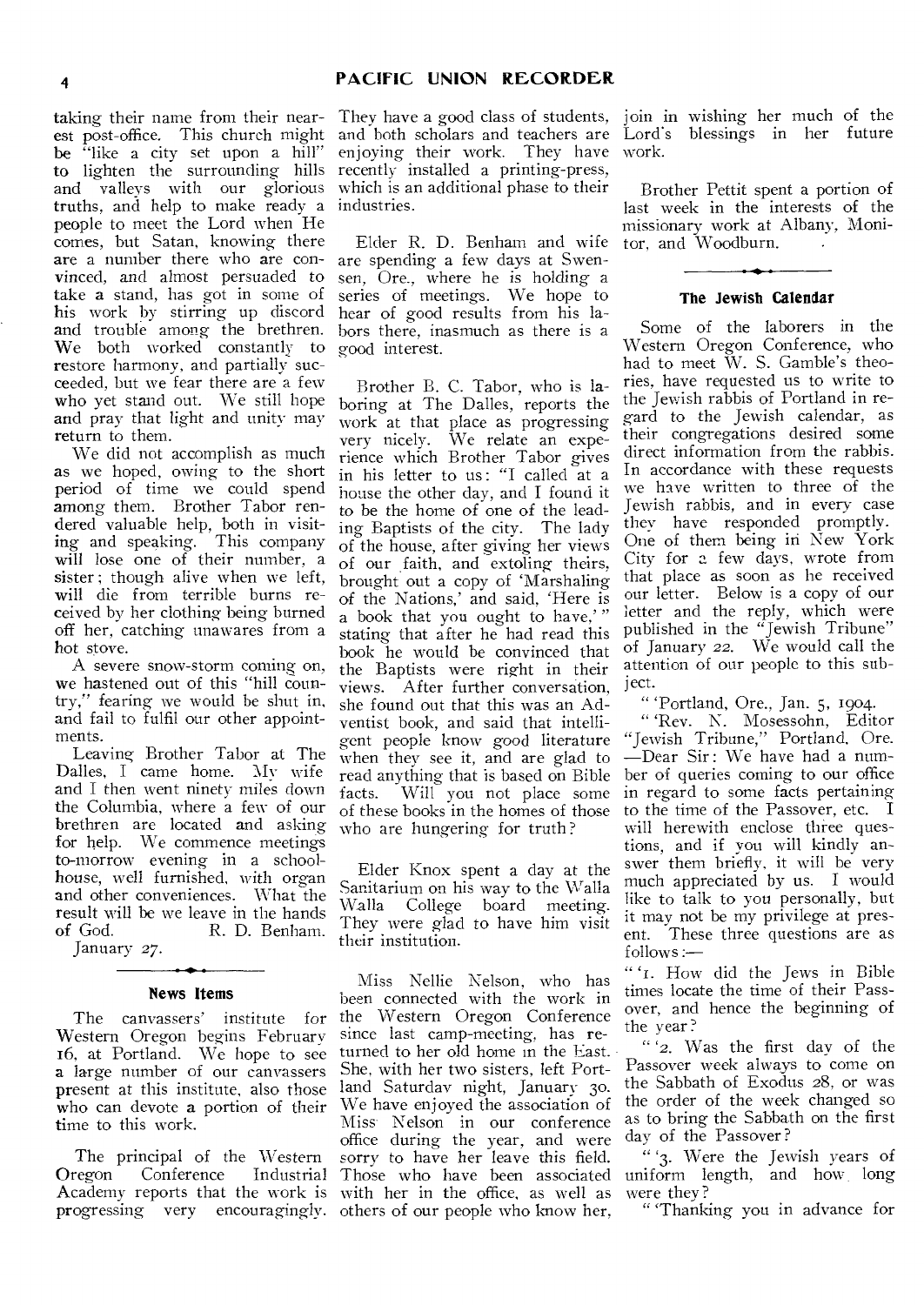a brief reply to the above, we remain, Yours very respectfully,

" 'W. Ore. Missionary Society,

" 'G. W. Pettit, Sec.'

"In reply to the above, we must say that the solution of the questions is found in the Old Testament :—

"I. From the expression, 'And let them [the lights in the expanse of heaven] be for signs of seasons, days and years' (Gen. 1:14), we may deduct that the people, even before the Deluge, registered their time by astronomical years and seasons.

"2. Every year contained twelve months, five of which had thirty<br>days each. This supposition is This supposition is based on Gen.  $7:2$ ;  $8:3$ , 4, where the number of days from the seventeenth day of the second month till the seventeenth day of the seventh month are recorded to be one hundred and fifty.

"3. As the tenth months is reccorded in Gen. 8:5, and that from the tenth month till Noah's six hundred and first anniversary, a period of fifty days has passed (Gen. 8:6, to-12), and probably more, as several days might pass from the day when the dove did not return till Noah's anniversary, we may conclude that the eleventh and twelfth months counted no less than thirty days each.

"4. As to the first, eighth, ninth, and tenth months, though we have no data how many days each of them contained, but in view of the heavenly bodies being 'the signs of seasons and years,' we may be near the truth by supposing them to number one hundred and fiftyfive and one-third days, distributing the days respectively. As the Pentateuch does not record any change of that old calendar, we may safely determine that the Jews had the same system; and by it they located<br>their feast-days, Passover infeast-days, Passover included.

"5. The Passover, according to the Pentateuch (Ex. 12 :6), must begin on the eve after the fourteenth day of the first month, and last seven days (id., 15), of which the first and seventh days were holy , convocations (id., 16). 'In the first month, on the fourteenth day of the month at even, ye shall the older nations.

eat unleavened bread, until the one and twentieth day of the month must not necessarily fall only on at even' (id., 18). This ordinance does not prescribe that the first day of the Passover should necessarily fall on a Sabbath day; it requires only it shall begin on a certain eve days ; and,

of the month. "6. True it is that in Lev. 23:11, 15, 16, in the ordinance of each. Passover and the first-fruit feast, Sabbath is mentioned, but in the eleventh and fifteenth verses it means the feast-day, and in the sixteenth it means a circle of seven days, irrespective from which day of the week this circle of days begins. The translation of the mentioned verses should be as follows : eleventh, 'And he shall wave the sheaf before the Lord, to be accepted for you ; on the morrow of the feast [original, "Shabboth"] the priest shall wave it'; fifteenth and sixteenth, 'And ye shall count unto you from the morrow after the feast [original, "Shabboth"] from the day that ye brought the sheaf of the wave offering; seven weeks [original, "Shaboth"] they shall be complete; even unto the morrow after the seventh week<br>[original, "Shaboth"] shall ye "Shaboth"] shall ye number fifty days. . . . ' That this translation is correct is evidenced by the following facts  $:$ 

"a. The first and the seventh day of the Passover are ordered to be days of holy convocation, prohibiting any work on them. Ex. 12 :16 ; Lev. 28 :7; Num. 28:18-25. If the first day of Passover must be on no other day of the week than Sabbath, all the ordinances concerning it would be superfluous, as Sabbath by itself is a holy convocation, and all manner of Work is prohibited on it. Lev. 23 :3. This proves by the word 'Shabbath' the feast was meant.

"b. The words `Shabthoth,' in Lev. 23:15, 16, are replaced with `b'shovuothechem' (your weeks), in Num. 28 :26. and with `shovuth' ( weeks) in Deut. 16 :9, which prove the original 'Shabthoth' to mean not Sabbath, but weeks.

From all the aforesaid it fol $lows :=$ 

"I. The Jews located the time of their Passover in Bible times by a systematic calendar accepted from

"2. The first day of Passover the seventh day of the week. According to the Jewish calendar of to-day, it may fall on Sundays, Tuesdays, Thursdays, and Satur-

"3. The Jewish years were of uniform length of  $365$  1-3 days

 $"N. M."$ 

#### **WESTERN WASHINGTON**  Canvassers' Institute

There will be a general can-<br>vassers' institute for Western institute for Western Washington, held in Seattle, March I to 13. Everything possible will be done to make this one of the most profitable occasions for this branch of the message ever held. Brethren S. C. Osborne and Lee Moran will have charge of the work, and some of the conference laborers will also be present.

Brethren, do we really sense the shortness of time and the great work to be accomplished? Do we realize the great importance of scattering our literature just now? Do we understand that at this very time there are strong influences set in to prevent us from doing this work? We can not be excused for neglect at this time. There is but one thing for all who believe the truth to do now, that is, to seize upon every opportunity to spread the truth. We shall lose our young people unless we so present their duty before them that they shall be moved to give themselves to this work. Shall we not now make a grand rally, and urge upon every young person, and also older ones, and even the aged who can, to attend this general gathering, with the intention of engaging in the work ?

May the Holy Spirit lead us to see what we should do is my<br>praver. E. L. Stewart. E. L. Stewart,

Pres. W. Wash. Conf.

#### " Signs" Work

My wife and I disposed of one hundred and eighty copies of the Capital and Labor "Signs," she selling sixty-six in ten hours. My best record was to sell sixteen in about half an hour. Selling papers. in this thinly settled country is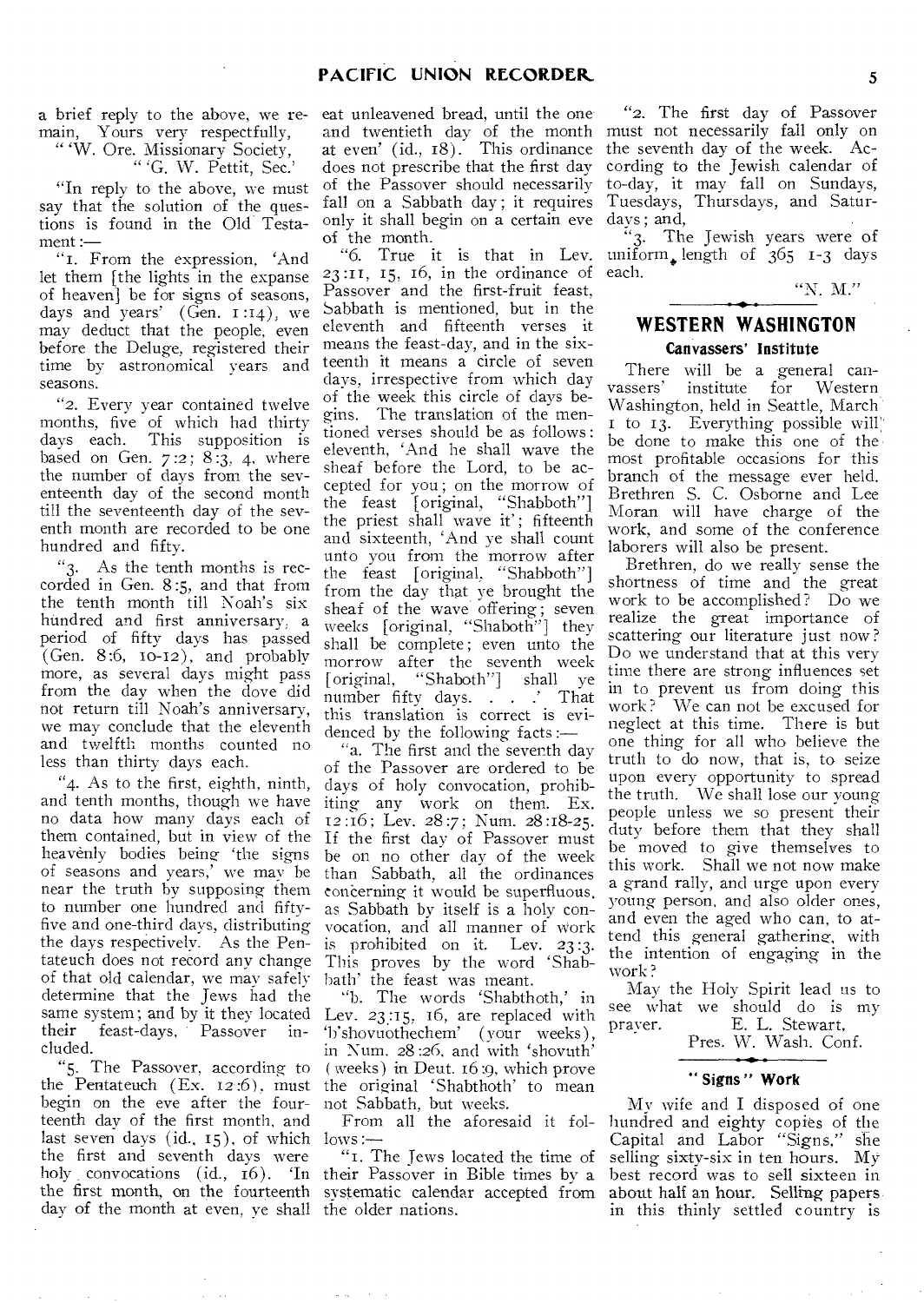#### 6 **PACIFIC UNION RECORDER**

not like selling in the city. We canvassed the little settlements up this valley for twenty miles.

We are working this country with tracts, and holding meetings every Sunday evening at Gold Bar. The attendance is good and regular, and some are very much interested. The other evening, after meeting, an infidel came up to me and said, "Well, it looks as though there was something in the old Book after all."

J. E. Van De Mark. Startup, Wash.



#### **The Golden Side**

There's many a rest on the road of life, If we could only stop to take it;

- And many a tone from the Better Land If the querulous heart would wake it.
- To the sunny soul that is full of hope, And whose beautiful trust ne'er faileth,
- The grass is green and flowers bright, Tho' the wintry storm prevaileth.

Better to hope, tho' the clouds hang low, And to keep the eyes still lifted,

For the sweet, blue sky will soon peep through

When the ominous clouds are rifted. There was never a night without a day,

Nor an evening without a morning,<br>And the darkest hour, the proverb goes, Is the hour before the dawning.

There's many a gem in the path of life Which we pass in idle pleasure,

- That is richer far than a jewelled crown,<br>Or the miser's hoarded treasure.
- It may be the love of a little child,

Or a mother's prayer to heaven, Or only a beggar's grateful thanks<br>For a cup of water given.

Better to weave in the web of life A bright and golden filling,

And do God's will with a ready heart, And hands that are swift and willing,

- Than to snap the delicate, silver threads Of our curious lives asunder,
- And then blame heaven for the tangled ends,

And sit and grieve and wonder. —Selected.

Amadeus, Duke of Savoy, being asked by certain ambassadors that came to his court what hounds he had, for they desired to see them, showed them next day a pack of poor people feeding at his table, and said, "These are the hounds wherewith I hunt after heaven."—john Trapp.

#### **NOTES FOR TEACHERS**

(Taken at a Sunday-school Convention.)

There is a difference between the teacher who has something to say and the one who has to say something to fill up time.

There are teachers who wish the closing-bell would ring, and others who wish it would not.

Five important principles of teaching are: (t) Adaptation, (2) cooperation, (3) gradation, (4) illustration, (5) repetition.

Thoroughly master the facts of the lesson.

Select the truth to be emphasized. Perhaps you can not teach all the truth there is in the lesson at one time, so select the special truth for your class or for each individual in your class.

Have a teaching plan. Adapt your teaching to your class.

The illustrations used must be common, must be clear—easily comprehended : must be consistent —either true or may be true. Bible stories that have a likeness to the truth you wish to present are the best stories to use for illustration.

#### **An Old Friend Has Returned**

When a dear friend returns after a long absence, how gladly we welcome him! What satisfaction<br>his very presence brings! Perhis very presence brings! some trial—has in fact proven himself "a friend indeed."

brings encouragement to all. It was a help in the past, and we have man who was unable to do it himmissed it so sadly during its absence that it now seems doubly welcome.

We are not disappointed on a closer acquaintance either, for although smaller in size than before, it still has just the helpful suggestions, the reports from other schools, the instruction for teachers and officers, which we all need. Its "Helps on the Sabbath-school Lessons" for each week and for every division of the school are more valuable than ever, and contain just the information for which experiences since our last report.

every earnest teacher feels the need.

The price, too, is so low that all can now afford to have it- $35$ cents a copy to individual addresses, or 25 cents a copy where two or more copies are sent to one name and address.

You will surely need the "Worker" for 1904.



#### **Fresno Church School**

#### PRIMARY DEPARTMENT.

The primary department, of the Fresno church school at present numbers twenty-five in regular attendance.

Besides the usual school work, the children have been doing so much missionary work that it was decided to organize a missionary society. The officers were chosen from among the children, and at our first meeting the secretary gave a partial summary of the work which was done before the organization of the society: Papers ("Signs" and "Life Boats") sold, 265; pages of tracts loaned, 1,647; papers given away, 20.

haps he has helped us over some our meetings. After a song and hard place, or encouraged us in reading of the minutes, the reports Just as gladly do the Sabbath-a satchel to the depot for an old school officers and teachers wel-lady ; another sold papers, and used come the return of the "Sabbath- the proceeds to buy shoes for a school Worker." Its familiar face little girl who had none. One boy Friday afternoons are given to are given. Many of these are quite interesting. One little girl carried reported combing the hair of an old self.

> All are urged to keep their eyes open for opportunities for homework, and many reports come in of help given to fathers and mothers and neighbors.

> We expect that many of these little home-workers will soon be out in the world's white harvest-fields, doing loyal work for the Master.

#### Lena E. Howe.

#### ADVANCED DEPARTMENT.

We have had many interesting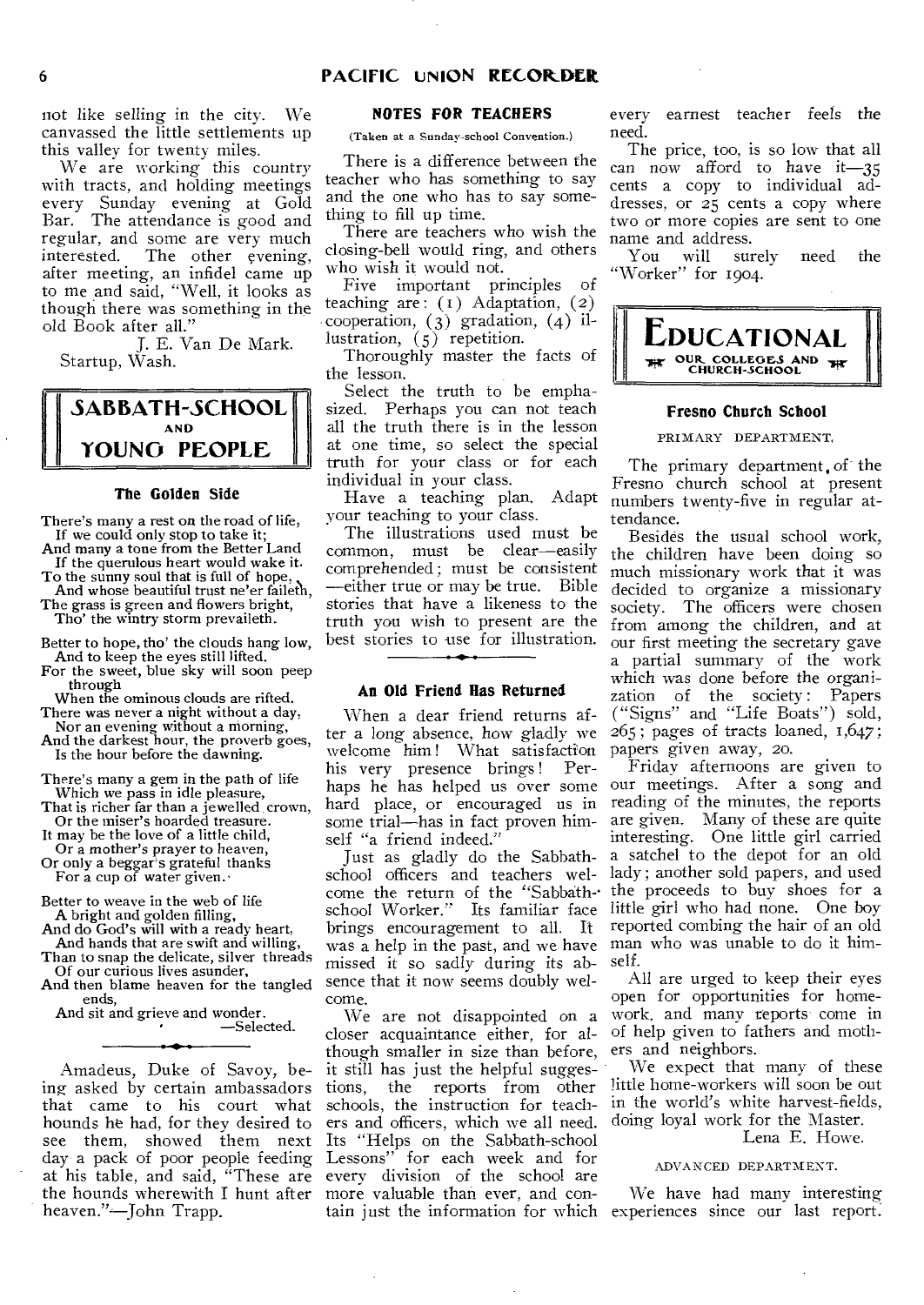in December, in the interests of the verted ; The Condition of Man in history of some country or a Life Boat Rest at Chicago. Two Death; the large bundles of clothing and dried Coming of Christ; The Holy City; fruit were collected and about \$i6 The Earth Made New, etc. in cash. The children furnished the program, and all enjoyed the services.

The week of prayer meetings were much better attended than those of last year, and many precious experiences were gained. Elder Kelloge, and Prof. Cady spent a few days with us, and added much to the interest of this annual feast.

A special effort is now being made to clear up the debt on our church property. We think we can see the end. It is located somewhere about the first of March.

by baptism. One has been quite the departments. a prominent W. C. T. U. worker of New York City, and the other patients for this season of the year, a life-long Episcopalian. Both who seem to be enjoying their stay, are very happy in the newly-found and appreciate what is being done truth.

The last rally on "Object Lessons" has not resulted in the sale principles held by us as a people, of many books as yet, but it has aroused an earnest desire on the part of the church to clear up the as possible just where every mem-us recently. He appreciated what ber stands. The Lord will surely had been done for him, and, upon add His blessing to such a move. his departure, thanked us very

"Signs." Those who were interested last summer received me gladly.

sions of much interest. There is Baptist," of Portland, have been quite a liberal outside attendance. with us for some time. Our Bap-Some are convinced, and are only tist brother came to the Sanitarium waiting for further instruction, through the recommendation of

1,30o copies of the special "Signs." institution. These have been sold mostly by the young people and the children.

numbers and interest. The enroldepartment.

I have two Bible classes. One and the other is taking Bible doc-is given to him : Scripture reading, jects in the following order: The news notes. Creation of Man; His Nature be-

An ingathering service was held fore Sin, in Sin, and when Con-answering to his name gives the Resurrection; The

B. L. Howe.



#### Notes from the Portland Sanitarium

Two more have united with us harmony and unity prevail in all Rees, two of our nurses, who left We are glad to report that the work at the Portland Sanitarium is steadily advancing, and all the helpers seem to be enjoying their work in every way. All seem to have an interest in their work and

> We have the usual number of for them. Many are desirous of learning something concerning the and thus the way is opened to present the truth to them.

church register, and know as nearly Methodist Church has been with several treatments daily." I spent one Sabbath at Farmers- kindly for the care and attention ville with the Capital and Labor given him while with us. Also the Our Sabbath meetings are occa-at one time editor of the "Pacific when they expect to unite with us. some of his personal friends, who The church has taken over had previously been patients at our superintendent of the Japanese work on the Pacific Coast and Hawaii and a retired Baptist minister,

Our school is still increasing in meetings, which are held every ment is now seventy-one. Forty-wrapping and addressing of the five of these are in the advanced periodicals taken by the society, is studying the book of Daniel, speaker is with us, then the hour trines. This class has taken sub-prayer, roll-call, reading of letters, Some very good work is being accomplished by our missionary Tuesday evening. Aside from the the following program is given,<br>except when some prominent some prominent

When the roll is called, the one with me."

biography of some missionary, his work, and the people for whom he is working. The letters read are those received from former patients, or from those to whom letters have been written concerning the papers sent them, or from those who have gone out as missionaries. The current news of the day.of any religious movement which pertain to the signs of the times is collected, and read before the society. We find that, by carrying. on the missionary meeting in this way, enthusiasm is created among the helpers, and all seem to be interested in the work.

in the work of the institution, and from Brother and Sister B. E. The presiding elder from the is also doing very well, giving In a recent letter just received us for that far-off land, Japan, we quote the following: "We are enjoying our work very much. For the last three weeks we have given from forty to forty-two treatments a week. Although we do not have the conveniences we had at home, yet the patients enjoy their treatments, and receive benefit so quickly. The Japanese Sanitarium



" Whate'er our thoughts or purpose be, They can not reach their destined end, Unless, 0 God, they go with Thee, And with Thy thoughts and purpose

blend."

"I will fear no evil, for Thou art